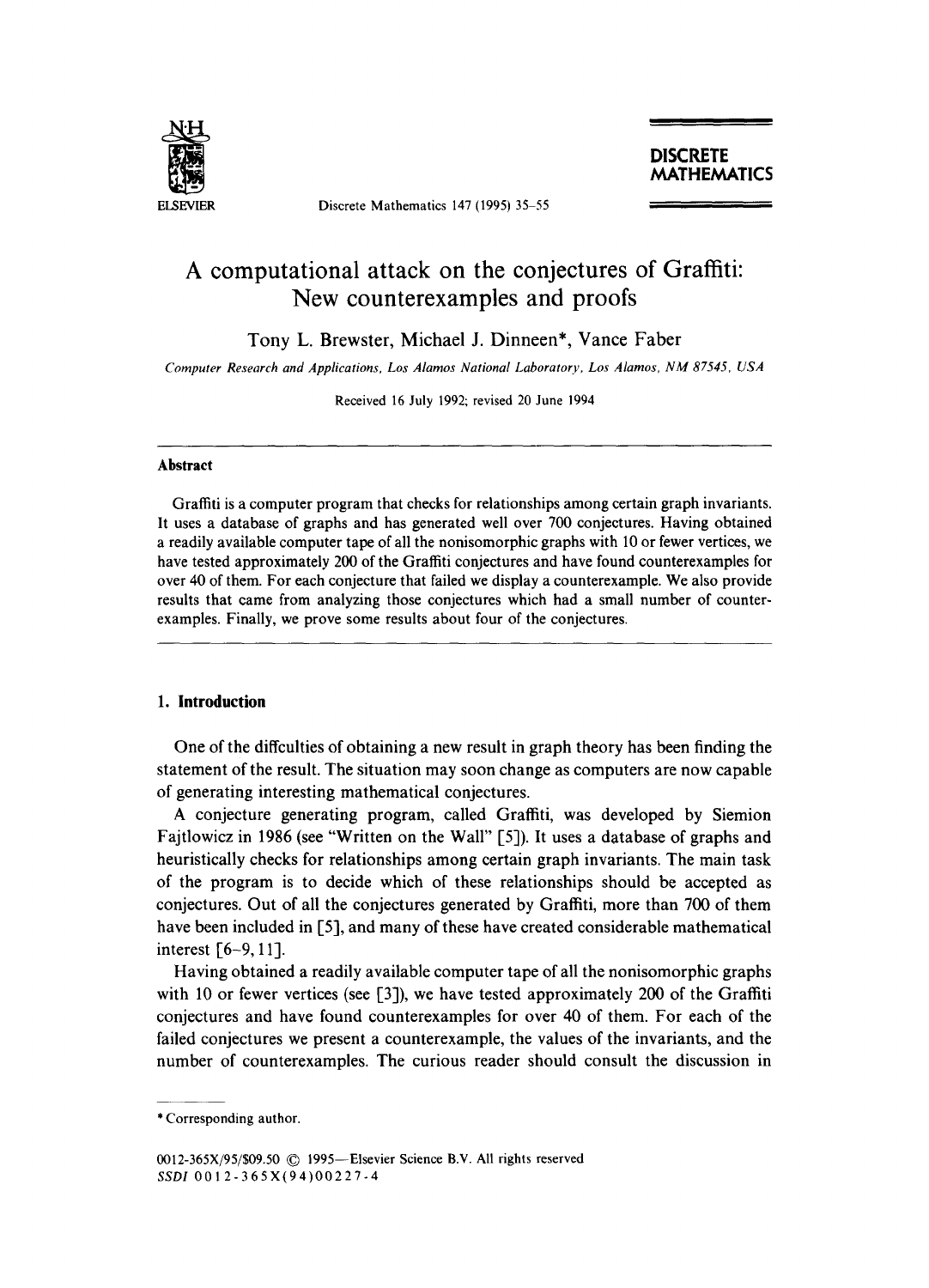the latest version of "Written on the Wall" for conjectures that have passed our brute-force test and still remain open.

We begin in the next section by focusing on those conjectures with less than 10 counterexamples. In certain groups of these counterexamples a pattern is apparent. Consequently, in Section 3 we construct an infinite class of counterexamples for four of the conjectures: 107, 293, 551, and 581. In Section 4 we give one counterexample for each of the remaining failed conjectures. Next in Section 5, we provide various results about four of Graffiti's conjectures.

For the reader's convenience, regarding some of the Graffiti's nonstandard graph theory terms, we provide an extensive glossary near the end of this paper.

# **2. Conjectures with less than 10 counterexamples**

Those conjectures in which only a small number of counterexamples were found have been emphasized since it is natural to question if they are true for all but a finite number of graphs. There were a total of 18 conjectures for which we found less than 10 counterexamples within the over 12 million nonisomorphic graphs with 10 or fewer vertices. (The cutoff of 10 counterexamples was chosen quite arbitrarily.)

Eleven of Graffiti's conjectures failed for only one graph. Surprisingly, six of these eleven conjectures failed for the same graph:  $K_2$ , the complete graph on two vertices. By serendipity of Graffiti's database not included  $K_2$ , our partial verification gives strong evidence that those conjectures that failed only for  $K_2$  can be made true by simply adding the condition 'of order at least Y.

Another popular counterexample was  $P_6$ , the path on six vertices. It appeared as a counterexample to four conjectures with less than 10 counterexamples, which include two conjectures in which it was the only counterexample found.

We first list the six conjectures that failed only for  $K_2$ , the two conjectures that failed only for  $P_6$ , the other three conjectures for which we found only one counterexample, and then each of the remaining conjectures with fewer than 10 counter examples.

To help the reader verify the counterexamples, Table 1 contains the value of the terms associated with the *first* counterexample given for each of the conjectures in this section. For example, a reference to Conjecture 107 of Section 2.4 and to Table 1 reveals that the first graph listed as a counterexample has mode of distance matrix of 3, radius of 2, and is even regular<sup>1</sup> of degree 5.

# 2.1. Conjectures with  $K_2$  as the only counterexample found

**Conjecture 179.** The inverse transmission of gravity matrix  $\leq$  the average transmission of gravity matrix (connected graphs).

<sup>&</sup>lt;sup>1</sup> The definition of the term *even regular* maybe misleading  $-$  see glossary.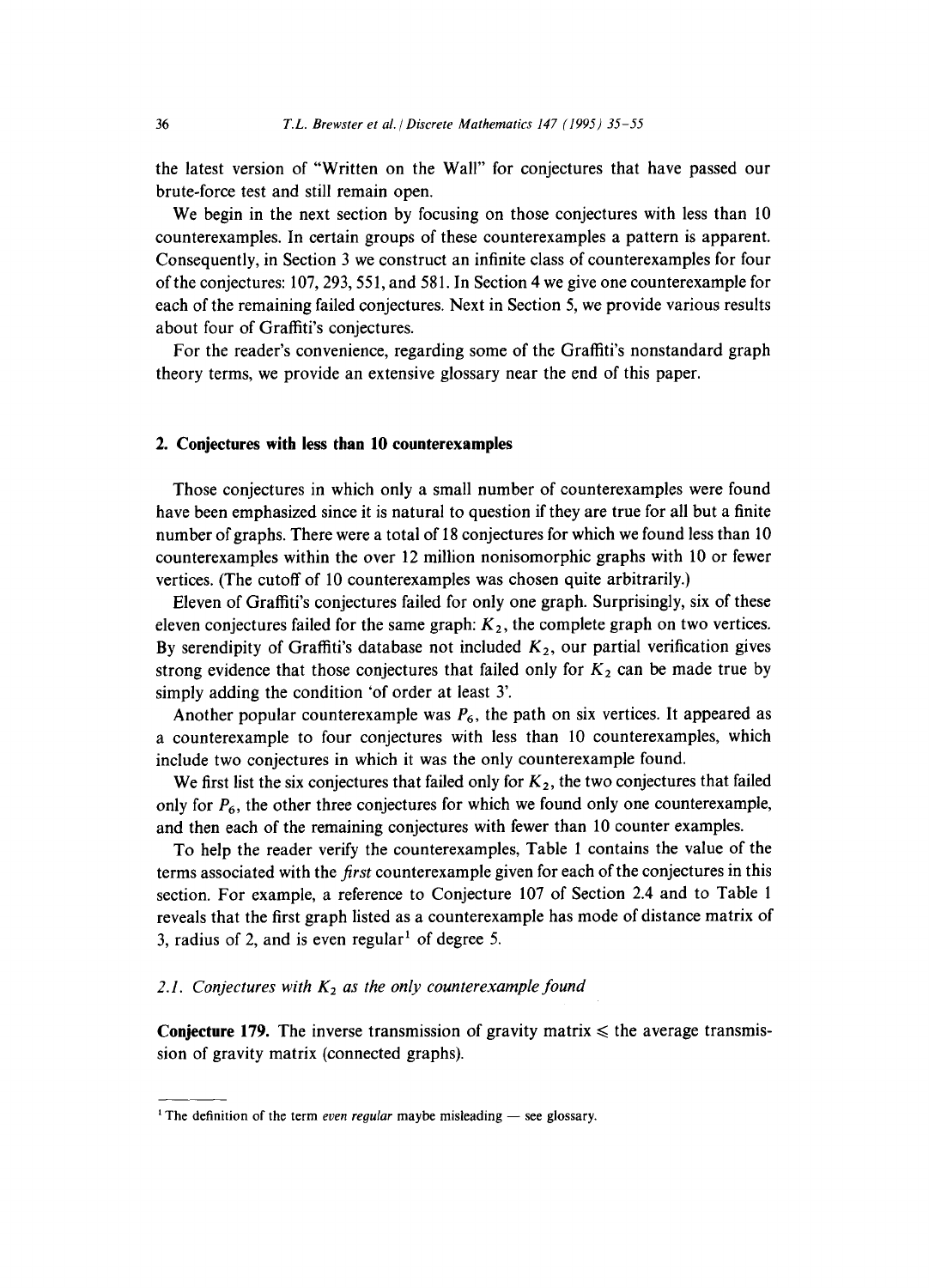| ٦ |  |
|---|--|
|---|--|

| Conjecture | Number of<br>counterexamples | 1st term | 2nd term       | 3rd term | 4th term |
|------------|------------------------------|----------|----------------|----------|----------|
| 107        | 3                            |          | 2              | 5        |          |
| 165        | 6                            | 3        | 6              | 2.0667   |          |
| 166        |                              | 5.2915   |                |          |          |
| 179        |                              | 2        |                |          |          |
| 293        |                              | 1.1691   | 8              |          | $\infty$ |
| 306        |                              | 4.0405   | 4              | 9        | 10       |
| 353        |                              | 3.0202   | 3              | 8        | 8        |
| 551        |                              | 6        | 5.9286         |          |          |
| 581        | h                            | 10       | 4              | 5        |          |
| 596        |                              |          |                |          |          |
| 606        |                              |          |                | $\Omega$ |          |
| 610        |                              |          | 1.4142         |          |          |
| 612        |                              | 1.4142   | 2              |          |          |
| 613        |                              | 1.4142   |                |          |          |
| 615        |                              | 2        |                | 1.4142   |          |
| 665        |                              | 2.0667   |                | 18       | 18       |
| 670        |                              |          | 2              | 18       | 18       |
| 725        |                              | 6        | $\overline{2}$ | 0.6180   | 4        |

**The value of the terms (invariants) associated with the first counterexample given for each of the conjectures**  with **less than 10 counterexamples** 

**Conjecture 606.** Size/independence  $\leq$  the secnd largest eigenvalue of Laplacian **(connected triangle-free graphs).** 

**Conjecture 610.** The maximum eigenvalue of Laplacian  $\leq$  the length of dual-degree **sequence (connected triangle-free graphs).** 

**Conjecture 612.** The length of 1-residue vector  $\leq$  order  $-$  independence.

**Conjecture 613.** The length of 1-residue vector  $\leq$  harmonic.

**Conjecture 615.** Order/average distance  $\leq$  length of degree sequence (connected **triangle-free graphs).** 

2.2. Conjectures with  $P_6$  as the only counterexample found

**Conjecture 596.** The radius  $\leq$  the maximal frequency of mid-degree sequence (tri**angle-free graphs).** 

**Conjecture 670.** The radius  $\leq$  the frequency of the mode of mid-degree sequence (graphs with sum of odd vector  $\leq$  sum of even vector).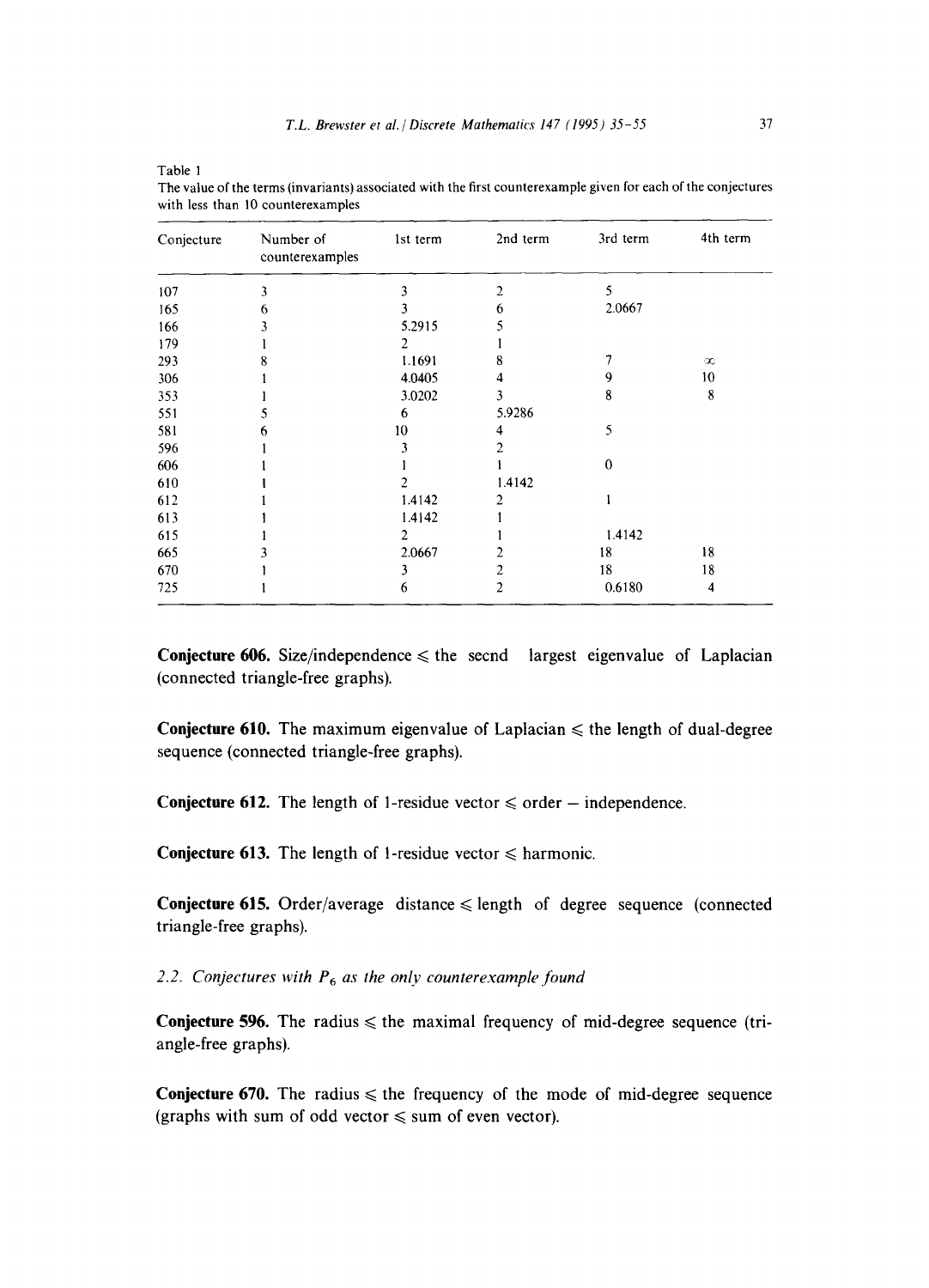



Fig. 2. Conjecture 107.

*2.3. Other conjectures where only one counterexample was found (see Fig. 1)* 

Conjecture 306. The inverse of dual-degree sequence  $\leq$  the number of nonpositive eigenvalues (graphs with distance rank  $<$  rank).

Conjecture 353. The harmonic  $\leq$  rank (heliotropic plants).

Conjecture 725. The number of nonnegative eigenvalues  $-$  largest eigenvalue  $+$ smallest nonnegative eigenvalue  $\leq$  independence.

# *2.4. Other conjectures with less than 10 counterexamples*

**Conjecture 107.** The mode of distance matrix  $\leq$  radius (even regular graphs); see Fig. 2.

Conjecture 165. The mode of the eigenvalues of Laplacian  $\leq$  size/average distance; see Fig. 3.

**Conjecture 166.** The square root of size  $\leq$  the number of nonpositive eigenvalues of distance matrix; see Fig. 4.<sup>2</sup>

<sup>&</sup>lt;sup>2</sup> The plus symbol denotes the join of two graphs, where the join of graphs G and H is formed by adding an edge between each vertex of  $G$  and each vertex of  $H$ .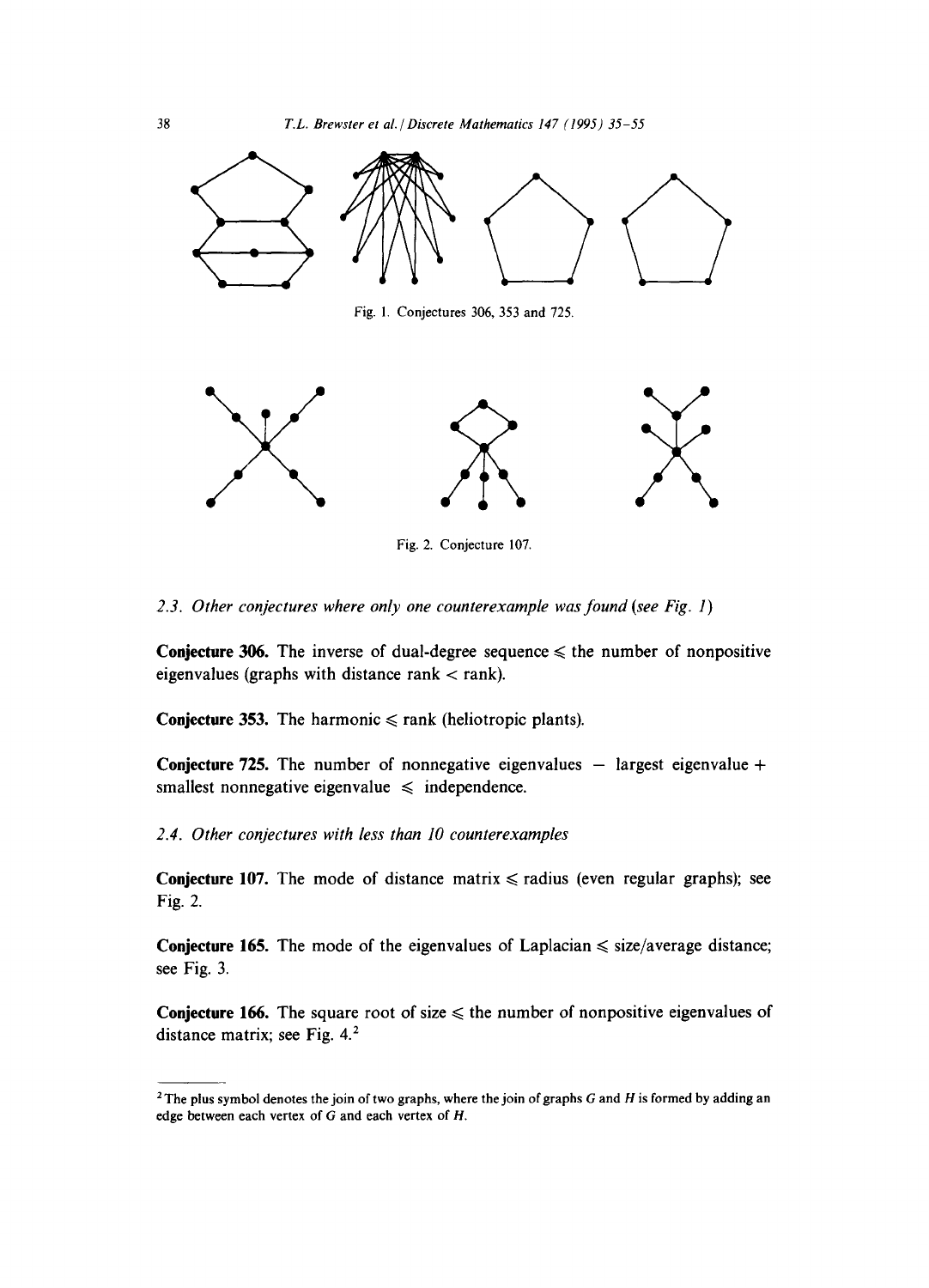

Fig. 5. Conjecture 293.

**Conjecture 293.** The minimum of the derivative of positive eigenvalues  $\leq$  size/ independence (graphs with girth  $\geqslant$  5; see discussion in Section 3.2); see Fig. 5.

**Conjecture 551.** The maximum of mid-degree sequence  $\leq$  the mean of dual-degree sequence; see Fig. 6.

**Conjecture 581.** The order – the frequency of the mode of mid-degree sequence  $\leq$ independence (trees); see Fig. 7.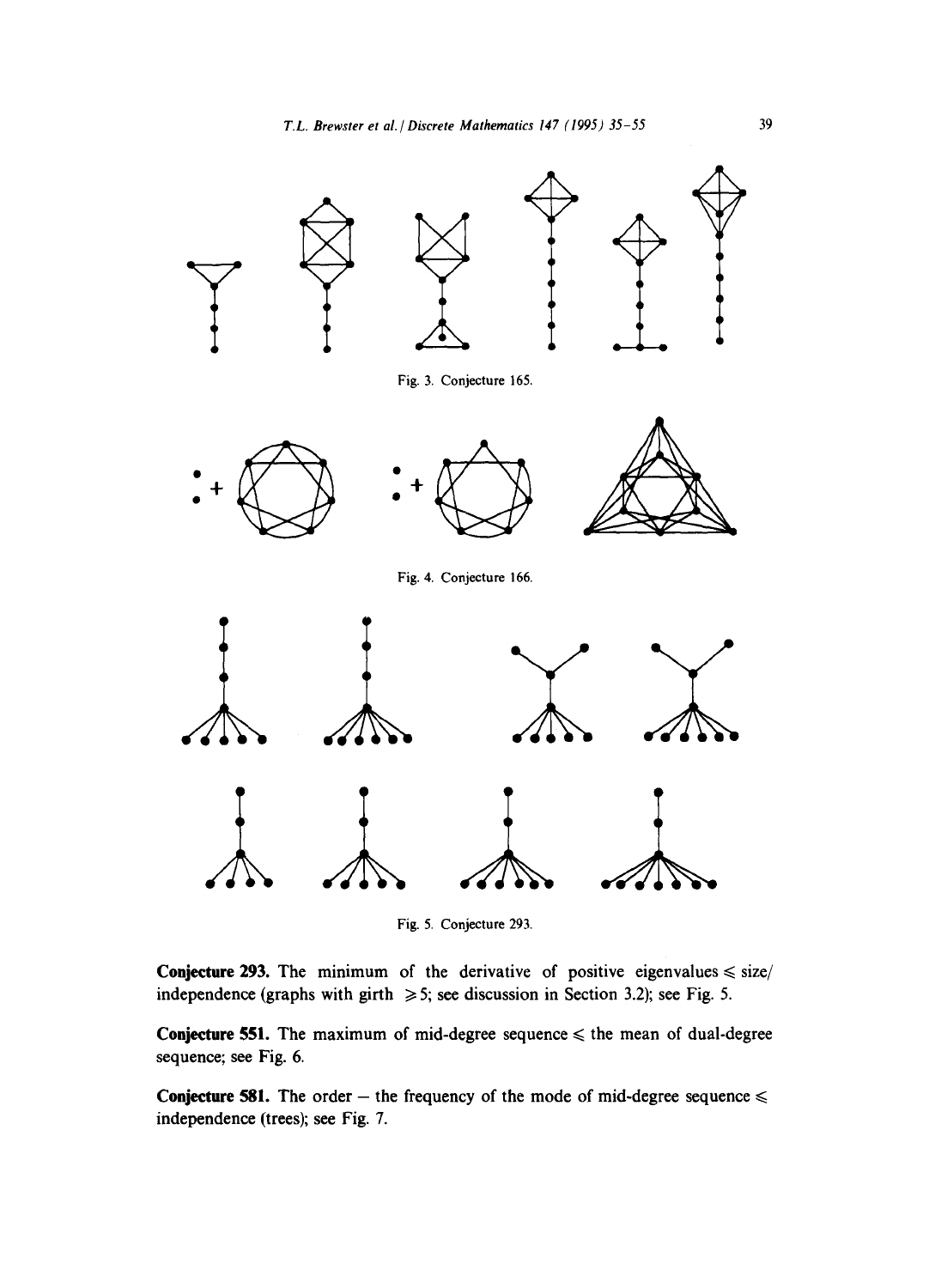



**Conjecture 665.** The average distance  $\leq$  the frequency of the mode of mid-degree sequence (graphs with sum of even vector  $\leq$  sum of odd vector); see Fig. 8.

# **3. Constructing infinite classes of counterexamples**

As noted above, those conjectures in which only a small number of counterexamples were found have been emphasized since it is natural to question if they are true for all but a finite number of graphs. Surprisingly, isolating those particular conjectures and examining their associated counterexamples revealed patterns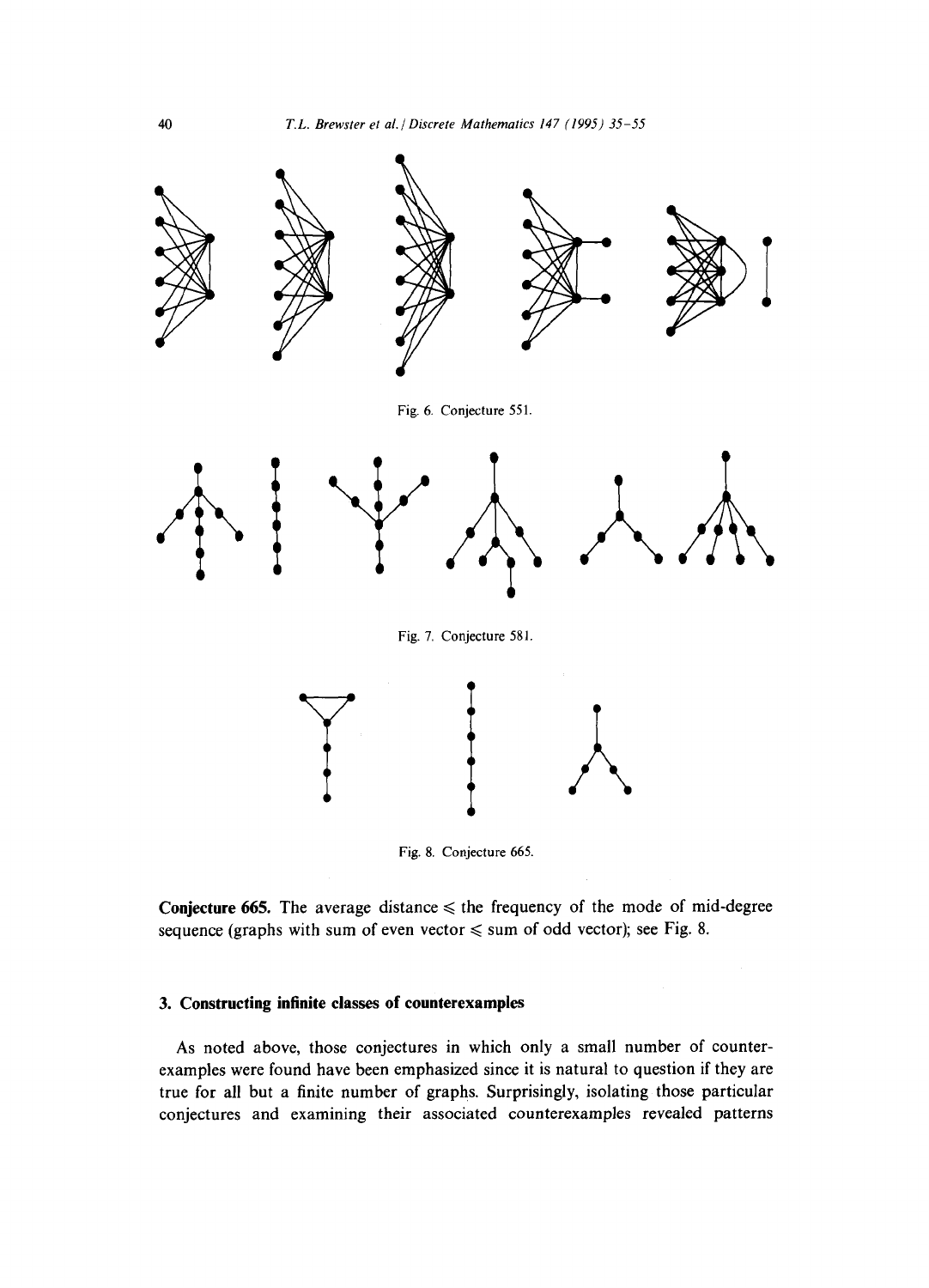(in most cases) that allowed us to conclude just the opposite: that an infinite class of counterexamples exist. In this section we demonstrate the process by generalizing four of the conjectures taken from Section 2.4.

*3.1. Conjecture 107* 

Conjecture 107. Mode of distance  $\le$  radius (even regular graphs).

Motivated by the first given counterexample to this conjecture in Section 2.4, we now show that the graph  $G_R$  in Fig. 9 is a counterexample for each even positive integer R.

**Lemma.** *The graph*  $G_R$  *is even regular for each even positive integer*  $R$ *.* 

**Proof.** Locally on the labeled path  $R, R-1, \ldots, 1, a, b$  each vertex begins  $R/2 + 1$ even-length subpaths. Furthermore, there are 3- *R/2* even-length minimal paths from each labeled vertex to the set of nonlabeled vertices. Therefore these graphs are even regular by symmetry.  $\square$ 

**Lemma.** *The graph*  $G_R$  *has*  $R + 1$  *as the mode of its distance matrix for each even positive integer R.* 

**Proof.** The frequency of  $R + 1$ , denoted by  $freq(R + 1)$ , in the distance matrix is  $4 + 4(3(R - 1) + 4) = 12R + 8$  where there are four paths from vertex b,  $3(R - 1)$ paths from vertices 1, 2, ...,  $R - 1$ , and four more paths from vertex R.

The frequency of  $k > R + 1$  is  $2(\frac{4}{2})(R - (k - (R + 1))) = 24R - 12k + 12$  where we counted the paths between two of the four long branches. One now sees that  $24R - 12k + 12 < 24R - 12(R + 1) + 12 = 12R < freq(R + 1)$  for all  $k > R + 1$ .



Fig. 9. The graph  $G_R$ .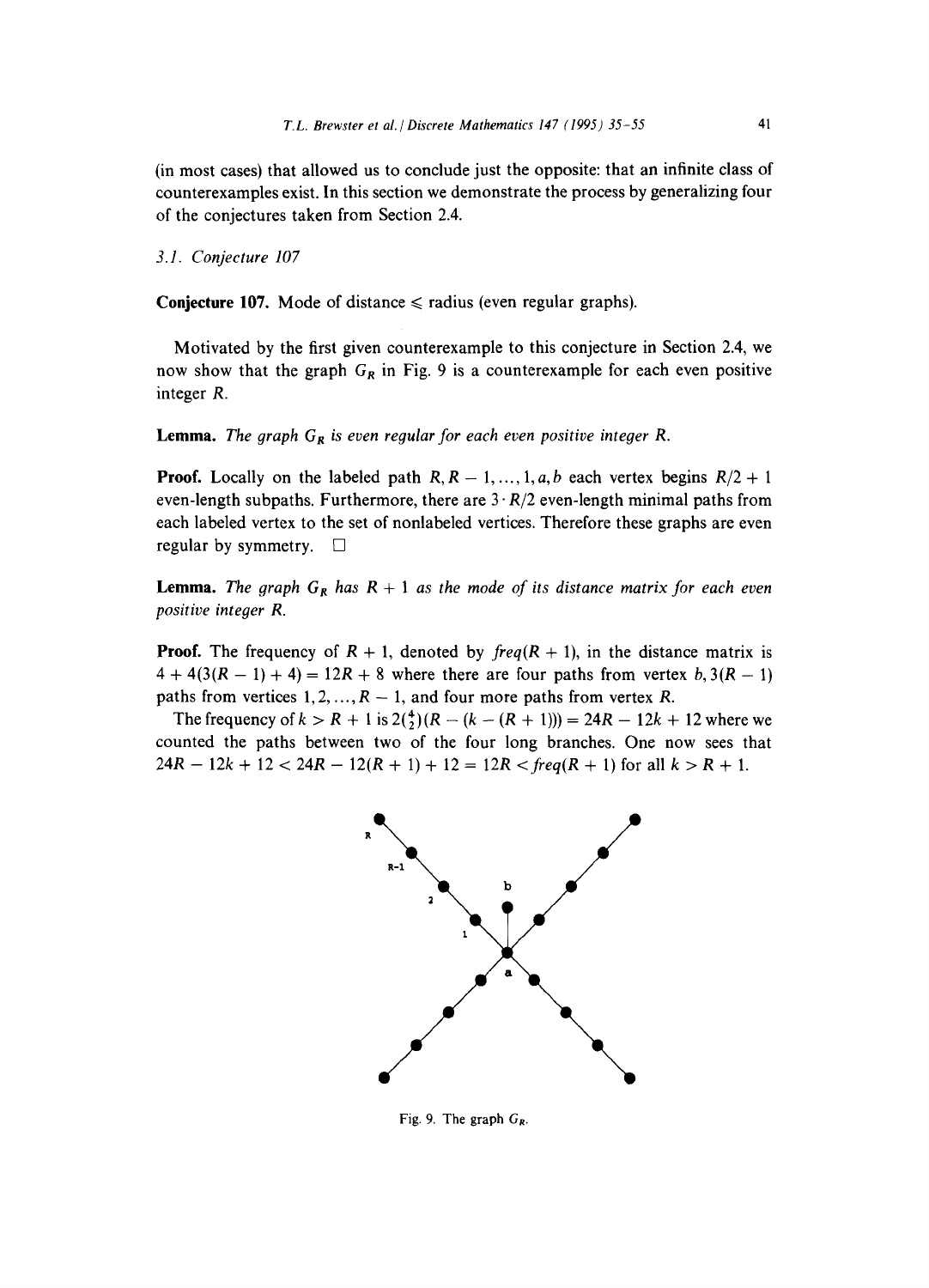The frequency of  $2 \le k \le R$  is  $4(2(R + 2 - k)) + 2(\frac{4}{2})(k - 1) = 8R + 4k + 4$  where the first term represents the paths local to the labeled vertices and the second term counts paths through vertex a to a nonlabeled vertex. We also have  $8R + 4k + 4 <$  $8R + 4R + 4 = 12R + 4 < freq(R + 1)$  for all  $2 \le k \le R$ .

The case for  $k = 1$  is trivial  $(4R + 1 < \text{freq}(R + 1))$ . Hence  $R + 1$  is the mode of the distance matrix for the graph  $G_R$ .  $\square$ 

Combining the previous two lemmas with the fact that the graph  $G_R$  has radius R completes the proof of the claim that  $G_R$  is a counterexample to Conjecture 107 for each even positive integer R.

#### *3.2. Conjecture 293*

The separator is defined to be the difference between the largest and the second largest eigenvalue of the adjacency matrix. The derivative of the positive eigenvalues is defined to be a vector whose ith component is  $p'(i) = p(i + 1) - p(i)$ , where p is the vector of positive eigenvalues sorted in increasing order.

The next conjecture led to the discovery of a class of graphs in which the minimum derivative of the positive eigenvalues equals the separator and can be made arbitrarily large while keeping the ratio of size to independence bounded by a constant.

Our initial counterexamples for the next conjecture follow Bondy and Murty [1], who consider the girth of acyclic graphs infinite. Graffiti, on the other hand, considers the girth of acyclic graphs undefined and hence excludes trees from consideration. At the end of this section, we point out how most graphs with cycles can be extended to counterexamples which Graffiti does accept.

**Conjecture 293.** The minimum of the derivative of the positive eigenvalues  $\leq$ size/independence (graphs with girth  $\geq 5$ ).

Motivated by the first two trees given in Section 2.4 as counterexamples to this conjecture, we now show that the tree in Fig. 10 is a counterexample for each integer  $n\geqslant 10$ .

**Proof.** Label the vertices so that the first  $n - 2$  of them is a maximal (in fact, the maximum) independent set, the motivation being that the adjacency matrix  $\vec{A}$  will be almost triangular.

After a few row operations,  $A - \lambda I$  can be triangulated and the determinant obtained by simply taking the product of the diagonal elements. The characteristic equation is then given by

$$
(-\lambda)^{n-2}\left[\frac{2-\lambda^2}{\lambda}\right]\left[\frac{\lambda^4+(1-n)\lambda^2+(2n-7)}{\lambda(2-\lambda^2)}\right] = 0, \quad \text{or}
$$

$$
\lambda^{n-4}\left[\lambda^4+(1-n)\lambda^2+(2n-7)\right] = 0.
$$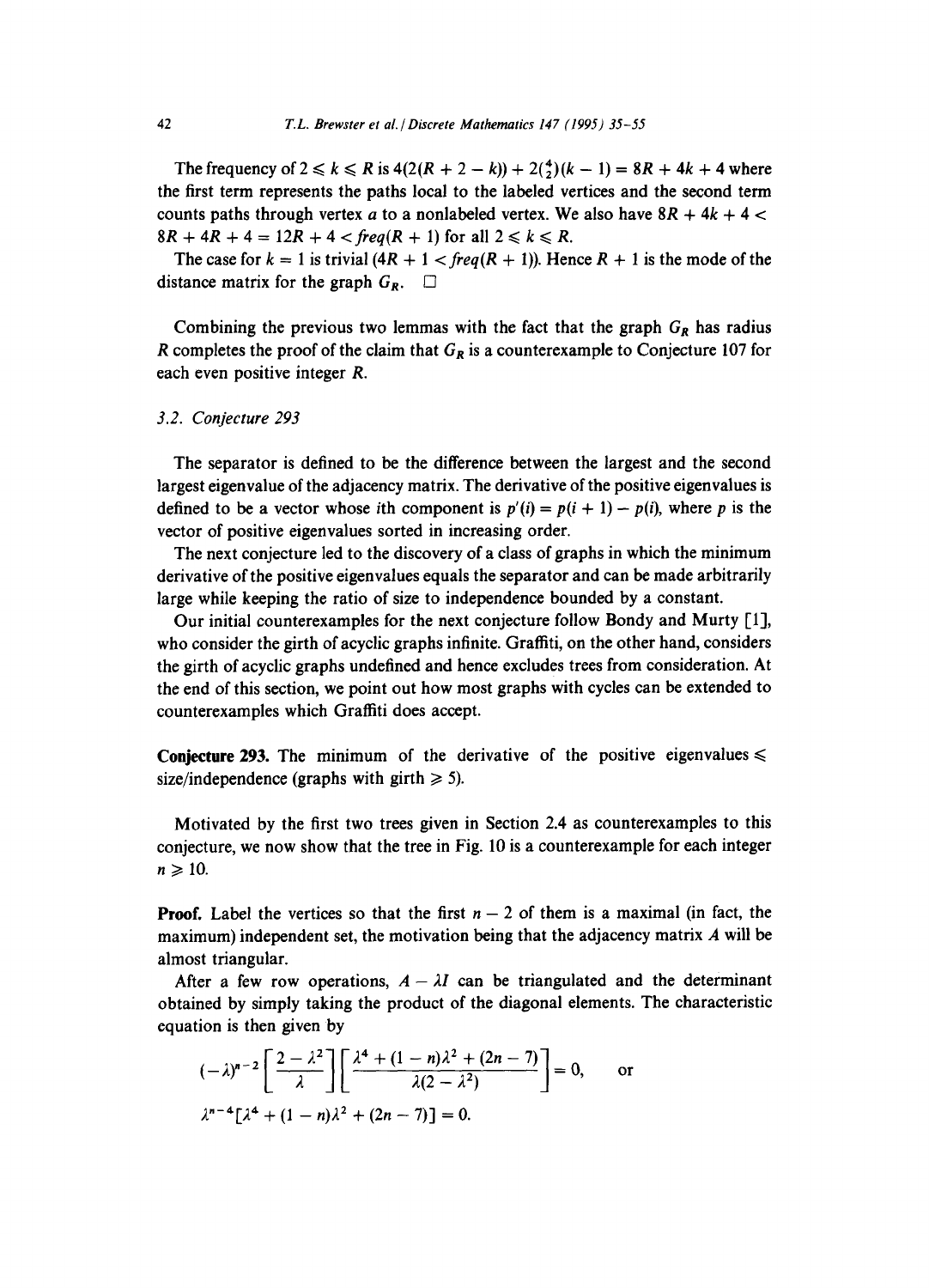

Noting that the fourth-degree term is quadratic in  $\lambda^2$ , we find that  $\lambda = 0$  is a root of multiplicity  $n - 4$  and that the other four roots are the roots of

$$
\lambda^2 = \frac{(n-1) \pm \sqrt{n^2 - 10n + 29}}{2}
$$

The only two positive eigenvalues are

$$
\lambda_1 = \sqrt{\frac{(n-1) + \sqrt{n^2 - 10n + 29}}{2}} \quad \text{and} \quad \lambda_2 = \sqrt{\frac{(n-1) - \sqrt{n^2 - 10n + 29}}{2}}
$$

Thus the minimum derivative of the positive eigenvalues is the separator, the difference between the two largest eigenvalues.

Since

$$
\lambda_1 > \sqrt{\frac{(n-1) + \sqrt{(n-5)^2}}{2}} = \sqrt{\frac{2n-6}{2}} = \sqrt{n-3}
$$
 and  

$$
\lambda_2 < \sqrt{\frac{(n-1) - \sqrt{(n-\sqrt{29})^2}}{2}} = \sqrt{\frac{\sqrt{29} - 1}{2}},
$$

$$
\lambda_1 - \lambda_2 > \sqrt{n-3} - \sqrt{\frac{\sqrt{29} - 1}{2}}.
$$

Thus the minimum derivative of the positive eigenvalue can be made arbitrarily large.

The claim that this can be done while keeping the ratio of size to independence bounded by a constant is now elementary since the graphs in question are trees with independence =  $n - 2$ . So size/independence =  $(n - 1)/(n - 2) = 1 + 1/(n - 2) \le \frac{9}{8}$ for  $n \ge 10$ . After substituting  $n = 10$  in the lower bound given for the separator, we see that for all  $n \geq 10$  the minimum derivative of the positive eigenvalues =  $\lambda_1 - \lambda_2 > \sqrt{10-3} - \sqrt{(\sqrt{29}-1)/2} > \frac{9}{8} \geq$  size/independence.  $\square$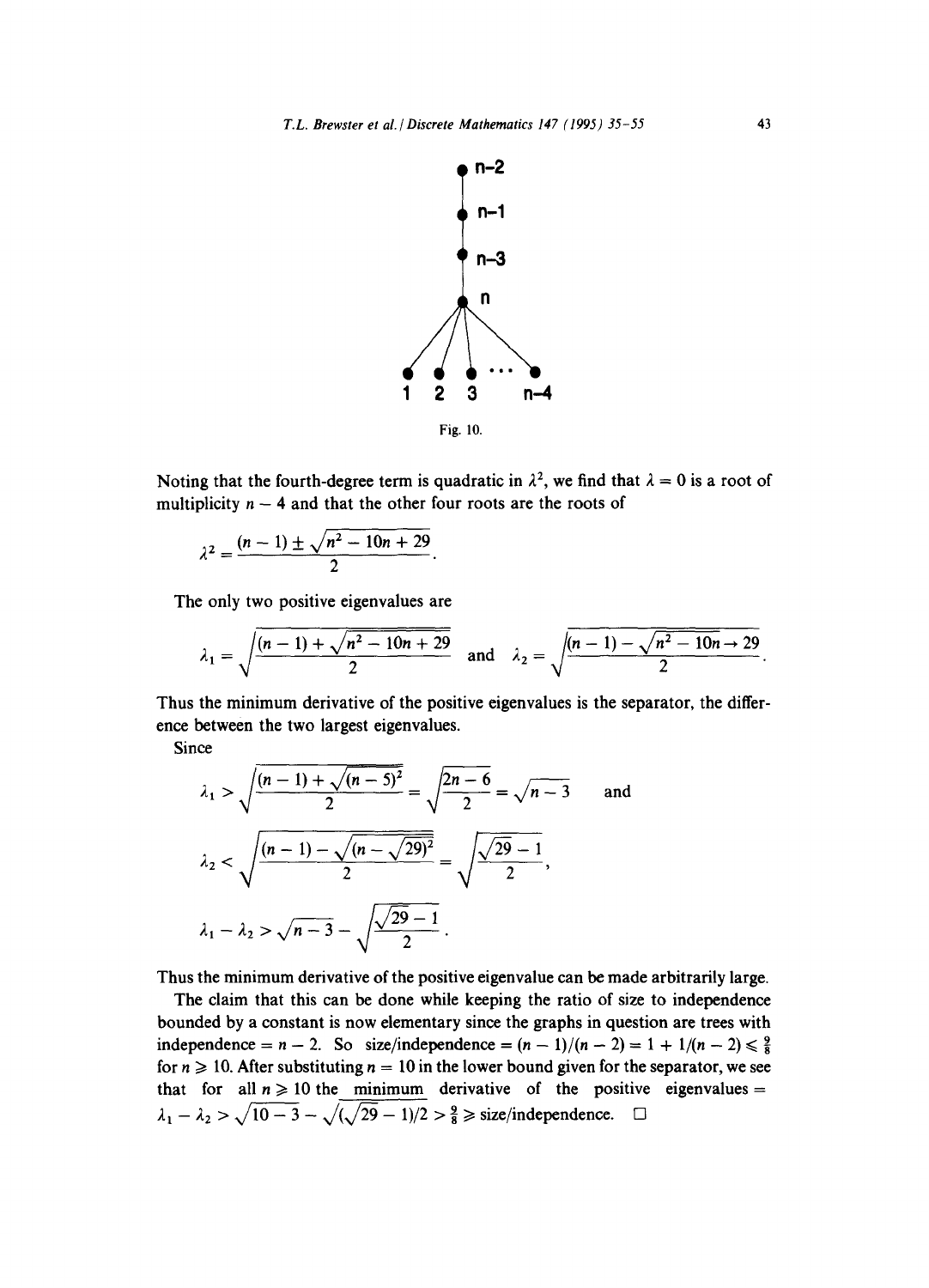Adding isolated vertices to a graph only increases the number of zero eigenvalues: i.e. the derivative of the positive eigenvalues remains unchanged. Since the size of a graph is defined to be the number of edges of the graph, it too remains unchanged when isolated vertices are added. It follows that any graph of girth  $\geq 5$  with at least two positive eigenvalues (so that the derivative of the positive eigenvalues is welldefined) and with no two positive eigenvalues the same (so that the minimum of the derivative is nonzero, and hence positive since the eigenvalues are sorted in increasing order) can be extended to be a counterexample of Conjecture 293 by adding isolated vertices. For example a 5-cycle can be extended to be a counterexample by adding 12 isolated vertices.

#### *3.3. Conjecture 551*

**Conjecture 551.** The maximum of the mid-degree sequence  $\leq$  the mean of the dualdegree sequence.

Referring to the first three counterexamples given for this conjecture in Section 2.4, a pattern is evident. Generalizing these graphs, we now show that the graph  $G_n$  in Fig. 11 is a counterexample for each integer  $n \ge 8$ :

**Proof.** Note that the vertices of  $G_n$  have been labeled so that its degree sequence n – 2  ${n-1, n-1, 2, ..., 2}$  is in decreasing order as is required when computing the mid-degree sequence. After two steps the derived sequence has all components equal 0, and hence the depth equals 2. It follows that the mid-degree sequence is given by *.-2* 

 ${n-2, 1, ..., 1}$  and that the maximum of the mid-degree sequence is  $n-2$ .

Since the dual-degree sequence is the vector whose ith component is the mean of the degrees of the neighbors of vertex *i*, the mean of the dual-degree sequence of  $G_n$  is given by

$$
\frac{2\left[\frac{2(n-2)+(n-1)}{n-1}\right] + (n-2)(n-1)}{n}, \text{ or } \frac{n^3-4n^2+11n-12}{n(n-1)}.
$$

So the maximum of the mid-degree sequence is greater than the mean of dual-degree sequence when

$$
n-2 > \frac{n^3 - 4n^2 + 11n - 12}{n(n-1)},
$$

or when  $n^2 - 9n + 12 > 0$ . Therefore,  $G_n$  is a counterexample for each integer  $n\geqslant 8.$   $\Box$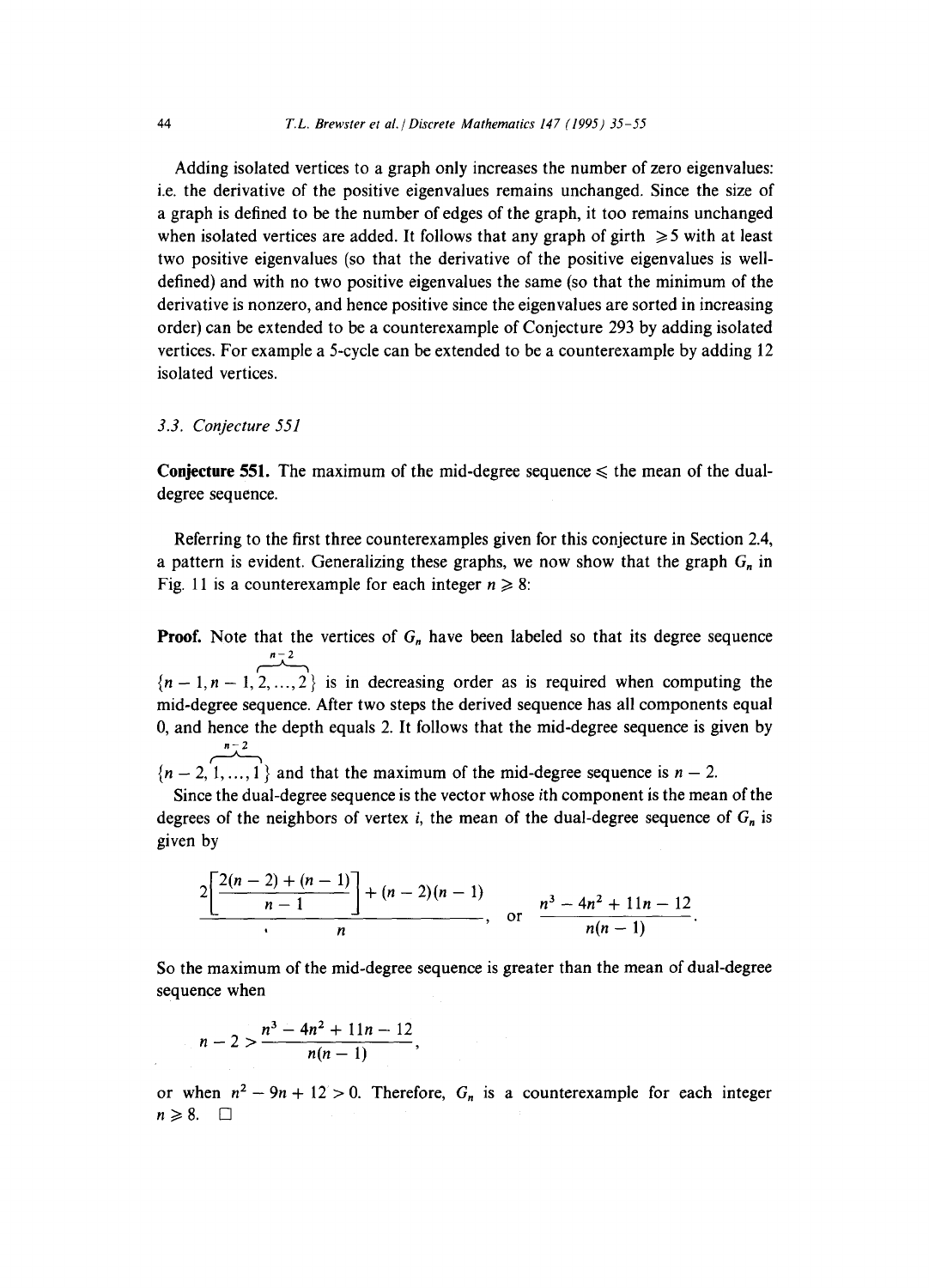

*3.4. Conjecture 581* 

**Conjecture 581.** The order  $-$  frequency of mode of mid-degree sequence  $\leq$  independence (trees).

While there are only six trees with 10 or fewer vertices that fail this conjecture, an infinite class of counterexamples can be constructed as shown in Fig. 12, provided that k is an even positive integer for the tree  $T_k$ .

**Proof.** Note that the order of  $T_k$  is  $n = 2 \cdot k + 2$ . These trees have independence equal to  $k + 1$  since the  $k + 1$  vertices of degree one form an independent set and are each incident to an edge of a perfect matching. The sorted degree sequence  $k/2 + 1$  $k$   $k+1$  ${k + 1, 2, ..., 2, 1, ..., 1}$  of  $T_k$  has depth  $k + 1$  and yields  $\{1, ..., 1, 0, ..., 0\}$  as the mid-degree sequence. (By definition the mid-degree sequence is found after  $\lceil \text{depth}/2 \rceil$ derived operations.) The frequency of the mode of the mid-degree sequence is  $k$ . Hence  $(2 \cdot k + 2) - k \le k + 1$  for the tree  $T_k$  when k is an even positive integer.  $\Box$ 

# **4. Conjectures with 10 or more counterexamples**

We now list those conjectures for which we found a relatively large number of counterexamples during our exhaustive search of the over 12 million nonisomorphic graphs with 10 or fewer vertices. Although in each instance we display only one counterexample (displayed in Fig. 13), Table 2 contains the total number of counterexamples found as well as the value of the terms for the displayed graphs. Recall that the terms are defined in the glossary.

**Conjecture 187.** The mode of eigenvalues of Laplacian  $\leq n$  – independence (graphs with sum of odd vector  $\leq$  sum of even vector).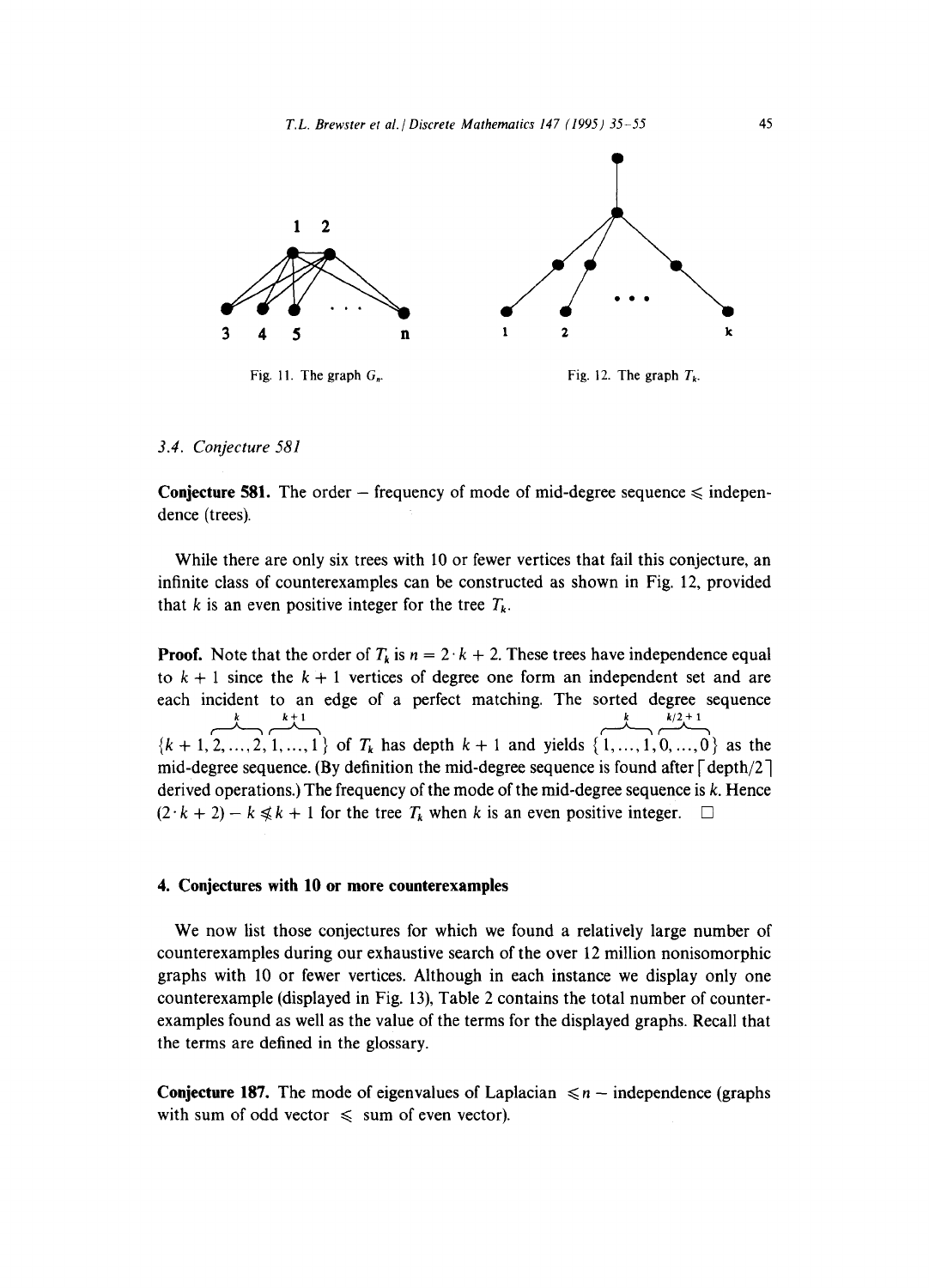

Fig. 13. Sample counterexamples for conjectures with 10 or more counterexamples.

Conjecture 189. The mode of the eigenvalues of Laplacian  $\leq$  the number of nonpositive eigenvalues (graphs with sum of odd vector  $\leq$  sum of even vector).

Conjecture 305. The inverse of dual-degree sequence  $\leq$  the number of nonnegative eigenvalues (graphs with distance rank  $<$  rank).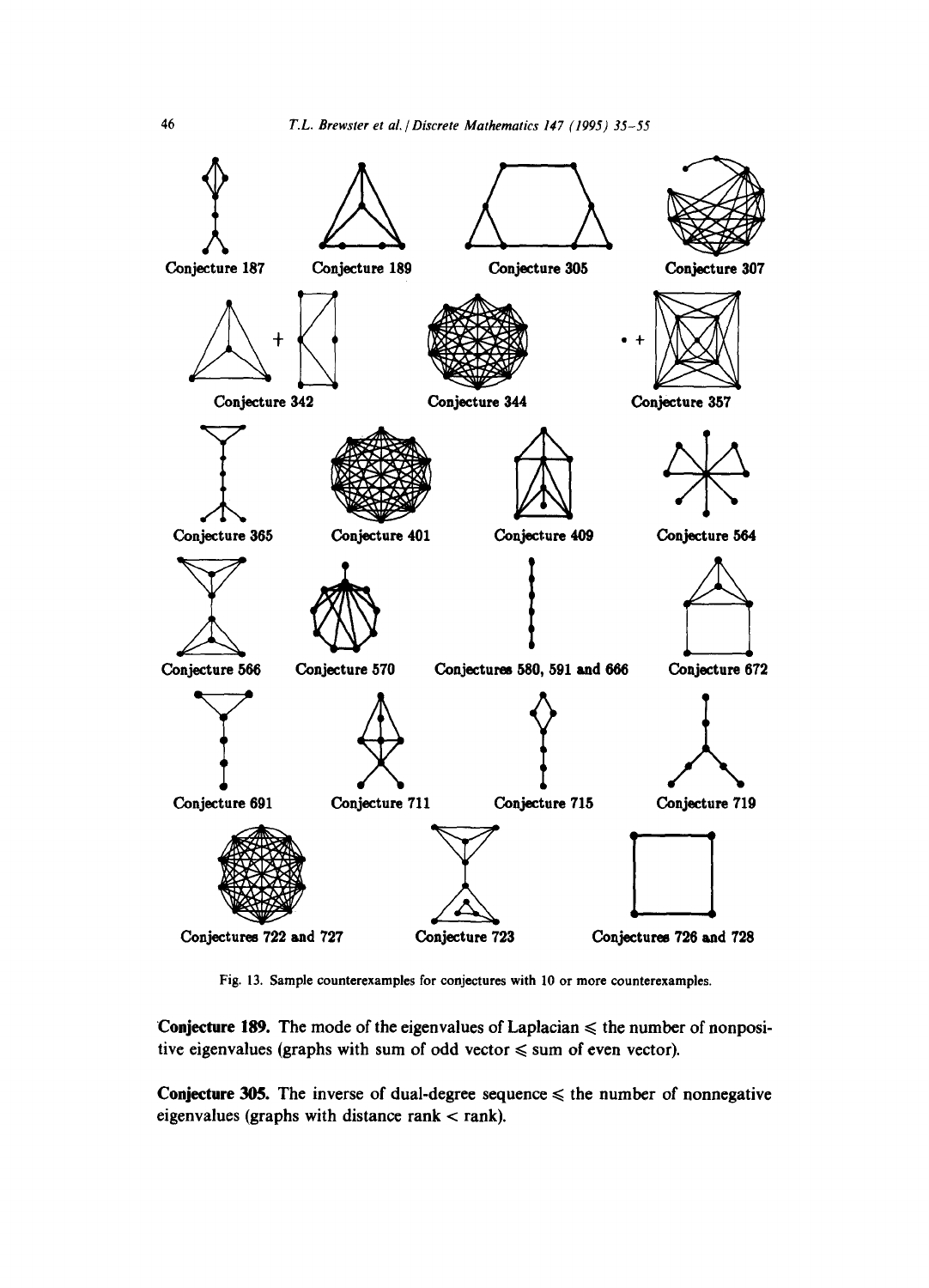|  | ۰ |  |
|--|---|--|
|  |   |  |
|  |   |  |

**Table** 2

| Conjecture | Number of<br>counterexamples <sup>a</sup> | 1st term                | 2nd term                | 3rd term                | 4th term | 5th term |
|------------|-------------------------------------------|-------------------------|-------------------------|-------------------------|----------|----------|
| 187        | 3154                                      | 4                       | 7                       | 4                       | 24       | 25       |
| 189        | 5116                                      | 4                       | 3                       | 16                      | 20       |          |
| 305        | 16                                        | 3.0738                  | 3                       | 6                       | 8        |          |
| 307        | 13                                        | 1.5333                  | 10                      | 6.6323                  | 9        | 10       |
| 342        | 268                                       | 9                       | 8                       | 3                       | 3        |          |
| 344        | 469                                       | 8.4772                  | 8                       | 3                       | 3        |          |
| 357        | 135                                       | 31                      | 10                      | 14                      | 5        | 5        |
| 365        | 10                                        | 10                      | 0.1875                  | 44                      | 6        | 6        |
| 401        | 1081                                      | 8.2448                  | 8.0741                  | 2                       |          |          |
| 409        | 3860                                      | 5                       | 4                       | 4                       | 4        |          |
| 564        | 415                                       | 5                       | 4                       |                         |          |          |
| 566        | 20                                        | 2.7913                  | 2.5                     |                         |          |          |
| 570        | 12                                        | 6                       | 4                       | 1                       |          |          |
| 580        | 18                                        | 6                       | $\boldsymbol{2}$        |                         |          |          |
| 591        | 17                                        | 2.3333                  | $\overline{\mathbf{c}}$ |                         |          |          |
| 666        | 345                                       | 2.3333                  | $\overline{\mathbf{c}}$ | ${\bf 18}$              | 18       |          |
| 672        | 206802                                    | 6                       | $\overline{\mathbf{c}}$ | $\overline{a}$          | 18       | 18       |
| 691        | 63                                        | 2.0667                  | $\overline{2}$          | 18                      | 18       |          |
| 711        | 2794                                      | 6                       | 5                       |                         |          |          |
| 715        | 37                                        | 2.1889                  | 2.1667                  |                         |          |          |
| 719        | 2098                                      | $\mathbf{2}$            | 1.7143                  | 0                       |          |          |
| 722        | 97291                                     | 9                       | $-6.1160$               | $\overline{\mathbf{c}}$ |          |          |
| 723        | 15                                        | 7                       | 3.9881                  | $\overline{\mathbf{3}}$ |          |          |
| 726        | 1718371                                   | 3                       | 0.6667                  | $\overline{\mathbf{c}}$ |          |          |
| 727        | 47661                                     | 3                       | 0.1160                  | $\frac{2}{2}$           |          |          |
| 728        | 58259                                     | $\overline{\mathbf{3}}$ | 0.5                     |                         |          |          |

**The value of the terms associated with the counterexample** (of Fig. 13) **given for each of the conjectures with 10 or more counterexamples** 

"Due **to numerical roundoff, the individual counts may be slightly off. However, all counterexamples displayed in** Fig. 13 have been verified by **hand.** 

**Conjecture 307.** The average distance  $\leq$  order/largest eigenvalue (graphs with dis $tance$  rank  $<$  rank).

**Conjecture 342.** The maximum degree  $\leq$  the rank of distance matrix (plants).

**Conjecture 344.** The maximum eigenvalue  $\leq$  the number of the negative eigenvalues **of distance matrix (plants).** 

**Conjecture 357.** The size  $-$  the order  $\leq$  the number of nonedges (geotropic plants).

**Conjecture 365.** Size/separator  $\leq$  sum of odd vector (geotropic plants).

**Conjecture 401.** The minimum derivative of the positive eigenvalues  $\leq$  mean of gravity matrix (graphs with independence  $\leq 2$ ).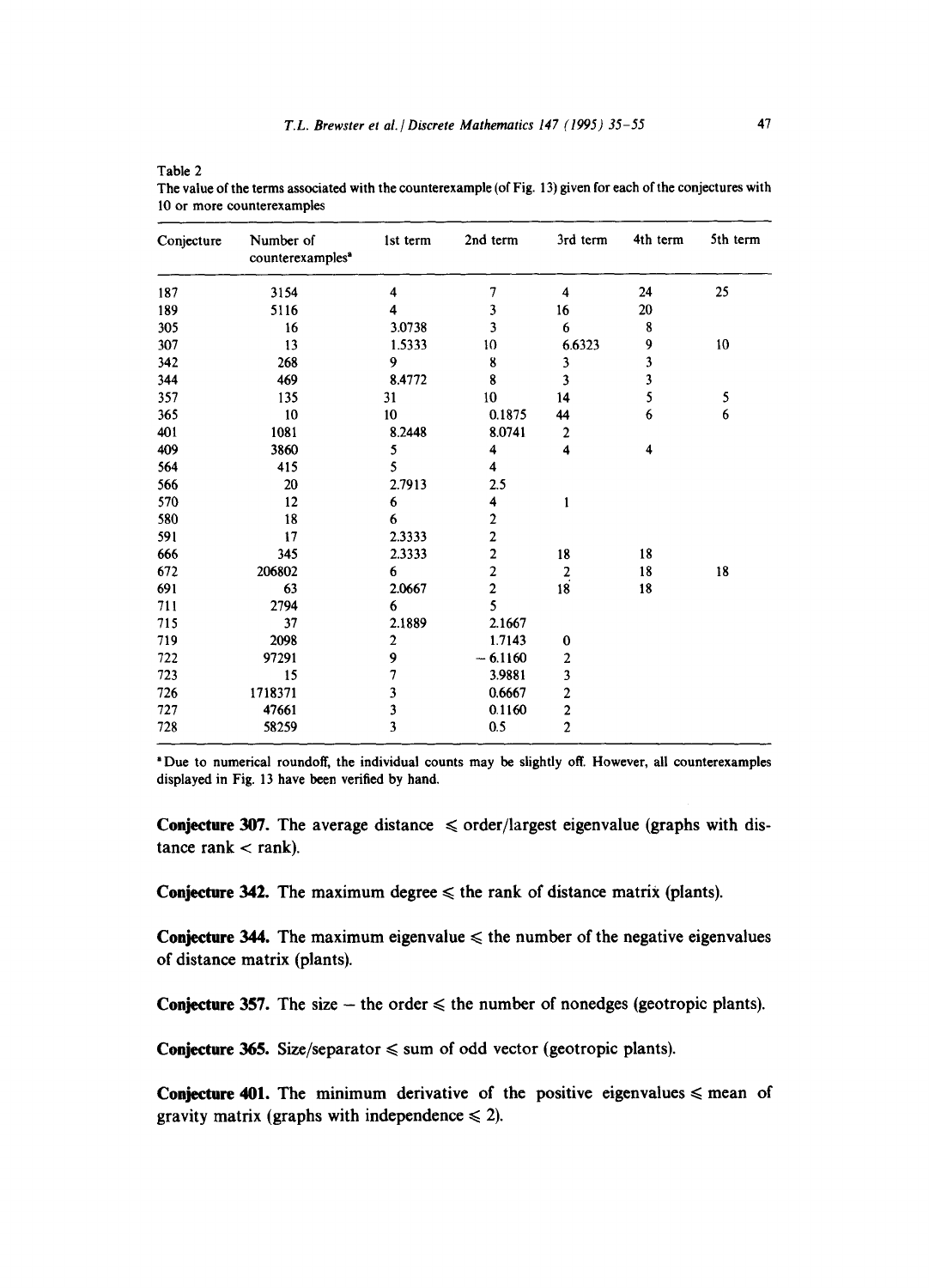**Conjecture 409.** The scope of degree sequence  $\leq$  maximum of even vector (graphs) with the number of negative eigenvalues  $\leq$  number of positive eigenvalues).

**Conjecture 564.** The frequency of the mode of the eigenvalues of Laplacian  $\leq$  the frequency of the mode of degree sequence (connected graphs).

**Conjecture 566.** The second largest eigenvalue  $\leq$  the mean of even vector (connected graphs).

**Conjecture 570.** The number of positive eigenvalues – the number of negative eigenvalues  $\leq$  the minimum of even vector (connected graphs).

**Conjecture 580.** (Order  $-1/2 \le$  the frequency of the mode of 1-residue vector (trees).

**Conjecture 591.** The average distance  $\leq$  the frequency of the maximum of 1-residue vector (trees).

**Conjecture 666.** The average distance  $\leq$  the frequency of the maximum of 1-residue vector (graphs with sum of even vector  $\leq$  sum of odd vector).

**Conjecture 672.** Order/independence  $\leq$  the frequency of the mode of even vector (graphs with sum of odd vector  $\leq$  sum of even vector).

**Conjecture 691.** The average distance  $\leq$  the mode of even vector (graphs with sum of odd vector  $\leq$  sum of even vector).

**Conjecture 711.** The range of deficiency vector  $\leq$  the range of eigenvalues.

**Conjecture 715.** The scope of nonpositive eigenvalues  $\leq$  the mean of degrees greater than or equal to the average degree.

**Conjecture 719.** The mean of dual-degree sequence  $-$  mean degree sequence  $\leq$  scope of dual-degree sequence.

**Conjecture 722.** The number of nonpositive eigenvalues  $+$  the sum of the reciprocal of negative eigenvalues  $\leq$  independence.

**Conjecture 723.** The number of nonpositive eigenvalues  $-$  the sum of the temperature vector  $\leq$  independence.

**Conjecture 726.** The number of nonnegative eigenvalues  $-$  the mean of nonnegative  $eigenvalues \leq independent.$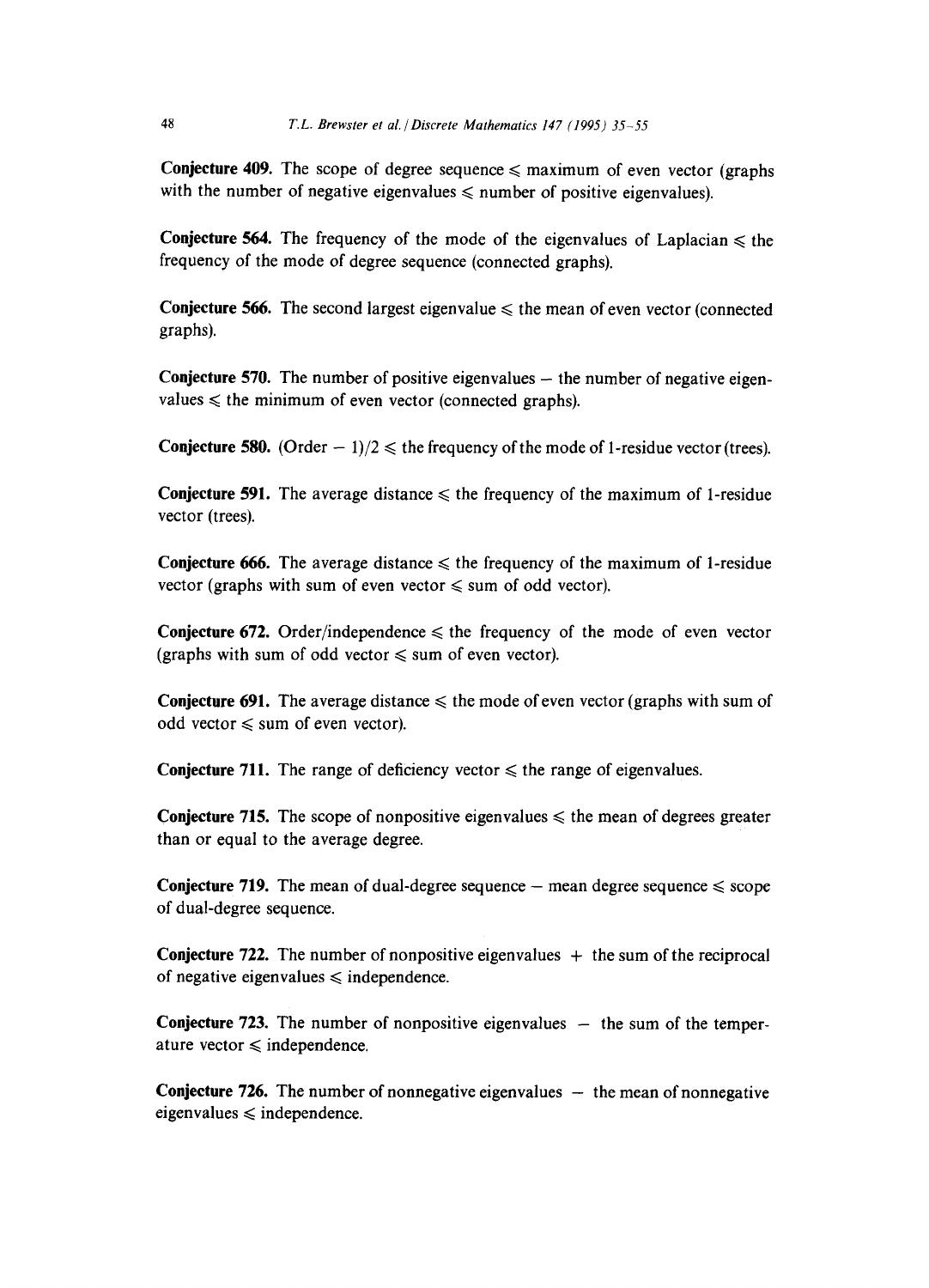**Conjecture 727.** The number of nonnegative eigenvalues  $-$  the sum of the reciprocal of positive eigenvalues  $\leq$  independence.

**Conjecture 728.** The number of nonnegative eigenvalues  $+$  the sum of the reciprocal of negative eigenvalues  $\leq$  independence.

# **5. Theorems**

This section contains some results about four of Graffiti's conjectures, namely Conjectures 128, 158, 539, and 717.

#### *5.1. Conjecture 128*

**Conjecture 128.** The second smallest eigenvalue of Laplacian  $\leq n/\text{average distance}$ .

For a graph of order n let  $0 \le \lambda_2 \le \cdots \le \lambda_n$  be the eigenvalues of the Laplacian and let *avg<sub>p</sub>* denote the average distance.

**Lemma.** If  $\frac{1}{2}\lambda_n \ln(2n-2) \leq n - \lambda_2$  and  $\lambda_2 \neq \lambda_n$  then  $\lambda_2 \leq n/avg_p$ .

**Proof.** By the main result in  $[4]$ , the diameter D of any graph satisfies the following:

$$
D \leqslant \left\lfloor \frac{\cosh^{-1}(n-1)}{\cosh^{-1}\left(\frac{1+\lambda_2/\lambda_n}{1-\lambda_2/\lambda_n}\right)} \right\rfloor + 1.
$$

From this bound and the identity  $\cosh^{-1}(x) = \ln(x + \sqrt{x^2 - 1})$ ,  $x \ge 1$ , we have

$$
D \leqslant \frac{\ln(n-1+\sqrt{(n-1)^2-1})}{\ln\left(\frac{1+\lambda_2/\lambda_n}{1-\lambda_2/\lambda_n}+\sqrt{\left(\frac{1+\lambda_2/\lambda_n}{1-\lambda_2/\lambda_n}\right)^2-1}\right)}+1 \leqslant \frac{\ln(2n-2)}{\ln\left(\frac{1+\lambda_2/\lambda_n}{1-\lambda_2/\lambda_n}\right)}+1.
$$

Using the Taylor's series expansion  $ln((1 + x)/(1 - x)) = 2(x + x^3/3 + x^5/5 + \cdots)$ , we find that

$$
D \leq \frac{\ln(2n-2)}{2(\lambda_2/\lambda_n)} + 1 = \frac{1}{2}\lambda_n \frac{\ln(2n-2)}{\lambda_2} + 1.
$$

Hence if  $\frac{1}{2} \lambda_n \ln(2n-2) \leq n - \lambda_2$ , then  $D \leq (n - \lambda_2)/\lambda_2 + 1 = n/\lambda_2$ . Finally, after rearranging terms,  $\lambda_2 \leq n/D \leq n/avg_p$ .

Theorem. For a fixed maximum degree, there exist at most a finite number of counter*examples to Conjecture* 128.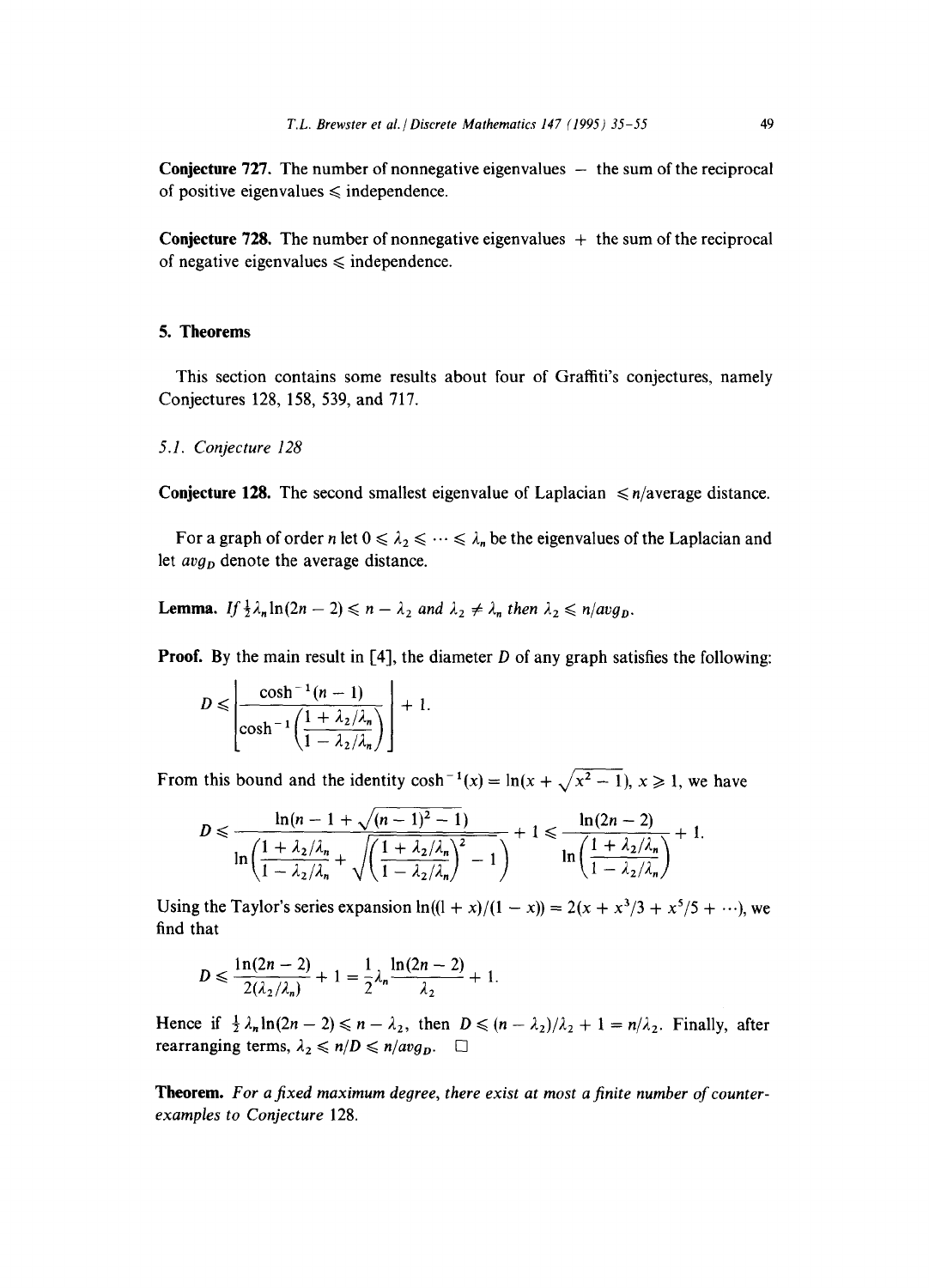**Proof.** Assume we have a connected counterexample of order *n*, minimum degree  $\delta$ , and maximum degree  $\Delta$ .

If  $\lambda_2 = \lambda_n$  then the graph must be a complete graph  $K_n$  (exercise for reader). We know from [10] that  $\lambda_2 \leq (n/(n-1))\delta$ , which means for  $\delta = n-1$ ,  $\lambda_2 = n \leq n/avg_p$ . So Conjecture 128 holds when  $\lambda_2 = \lambda_n$ .

If  $\lambda_2 \neq \lambda_n$  then using the restriction  $n - \lambda_n < n - \lambda_2 < \frac{1}{2}\lambda_n \ln(2n - 2)$  from the above lemma, along with fact that  $\lambda_n \leq 2\Delta$  (see [10]), the following holds:

$$
n\leqslant \frac{1}{2}\lambda_n\ln(2n-2)+\lambda_n\leqslant\varDelta(\ln(2n-2)+2),\quad\text{or}\quad\frac{n}{\ln(2n-2)+2}\leqslant\varDelta.
$$

Thus n is bounded when  $\Delta$  is fixed, and it follows that there can be at most a finite number of counterexamples within the graphs with maximum degree  $\Lambda$ .  $\square$ 

**Remark.** Again using the fact that  $\lambda_2 \leq (n/(n-1))\delta$  while comparing Conjectures 62 and 128,

$$
avg_D \leq \frac{n}{\Delta}
$$
 and  $avg_D \leq \frac{n}{\lambda_2}$ ,

we see that Conjecture 62 implies Conjecture 128 for all irregular graphs.

#### *5.2. Conjectures 158 and 539*

We give characterizations for when equalities hold for two of the conjectures proved by Fajtlowicz.

**Conjecture 158.** For each graph G the minimum degree  $\leq n$  – independence.

It is straightforward to prove the inequality. In general, equality holds if and only if the complement of G has a component consisting of a clique and all other components (if any) have maximum degree less than or equal to that of the degree of the clique. This claim is easily seen from the following elementary proof of the inequality of Conjecture 158.

**Proof.** For any graph H, clique  $\leq$  maximum degree + 1. Hence  $n -$  maximum degree of  $H - 1 \le n -$  clique of H. But this says that the minimum degree of H complement  $\leq n$  – independence of H complement. Finally take G to be H complement.  $\square$ 

Now consider the following conjecture.

**Conjecture 539.** For every graph G the minimum degree  $\leq$  size/independence.

Let  $\delta$  denote the minimum degree. For this conjecture, equality holds if and only if G has a maximal independent set that is regular of degree  $\delta$  and that edge covers G.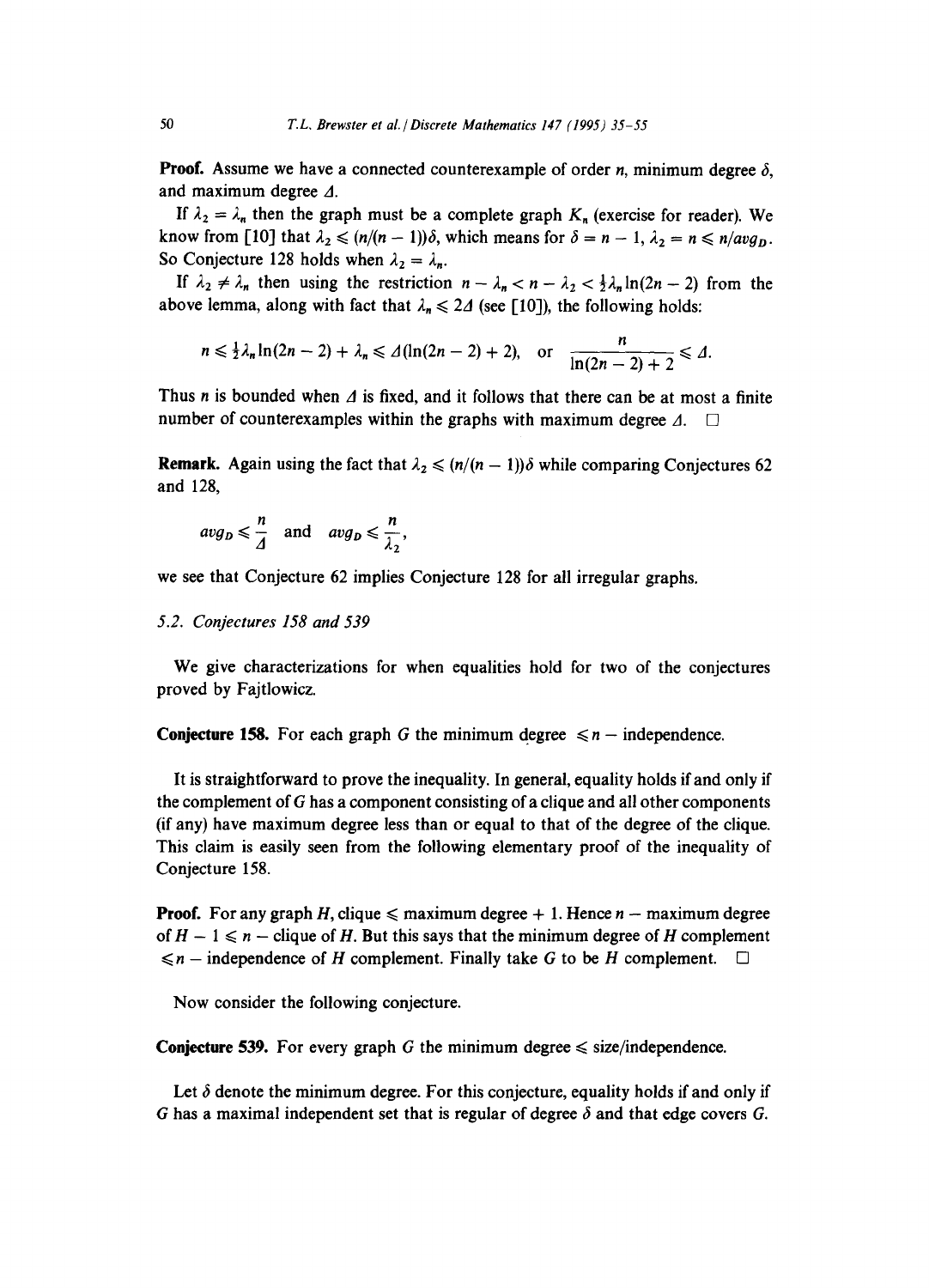**Proof.** Say independence equals k, and  $I = \{v_1, v_2, ..., v_k\}$  is a maximal independent set. Then since none of the  $v_i$ 's are adjacent to each other and since the degree of each  $v_i$  is at least  $\delta$ , the number of edges of  $G \ge k \cdot \delta$ . That is, *minimum de-* $\beta = \delta \leqslant |E(G)|/k = \text{size/independence}$ . Clearly equality holds if and only if the edges incident to the v<sub>i</sub>'s are the only edges of G and each  $v_i$  has degree  $\delta$ .  $\Box$ 

Two of our observations regarding Conjecture 539 are listed below. The simple proofs may be found in our technical report [2].

**Observation 1.** If a graph has minimum degree  $=$  size/independence, then it is bipartite.

**Observation 2.** A regular graph has minimum degree = size/independence if and only in independence  $= n/2$ .

*5.3. Conjecture 717* 

We believe that we were the first (see [5]) to prove the following conjecture. A similar proof was published by Favaron et al. [9]. The proof depends upon the fact that  $x + 1/x \ge 2$  for any positive x.

**Conjecture 717.** The mean degree  $\leq$  mean of the dual-degree sequence.

**Proof.** For a vertex u let  $N(u)$  denote the set of vertices adjacent to u. Then the mean dual-degree sequence is given by

$$
\frac{1}{n} \sum_{i=1}^{n} \text{dual-degree } v_i = \frac{1}{n} \sum_{\substack{u \in v(G) \\ |N(u)| \geq 1}} \frac{1}{|N(u)|} \sum_{v \in N(u)} \text{degree } v
$$
\n
$$
= \frac{1}{n} \sum_{\substack{u \in v(G) \\ |N(u)| \geq 1}} \sum_{v \in N(u)} \frac{\text{degree } v}{\text{degree } u}
$$
\n
$$
= \frac{1}{n} \sum_{\substack{e \in E(G) \\ e = \{u, v\}}} \left( \frac{\text{degree } v}{\text{degree } u} + \frac{\text{degree } u}{\text{degree } v} \right)
$$
\n
$$
\geq \frac{1}{n} \sum_{e \in E(G)} 2
$$
\n
$$
= \frac{1}{n} (2 |E(G)|)
$$
\n
$$
= \frac{1}{n} \sum_{i=1}^{n} \text{degree } v_i
$$
\n= mean degree.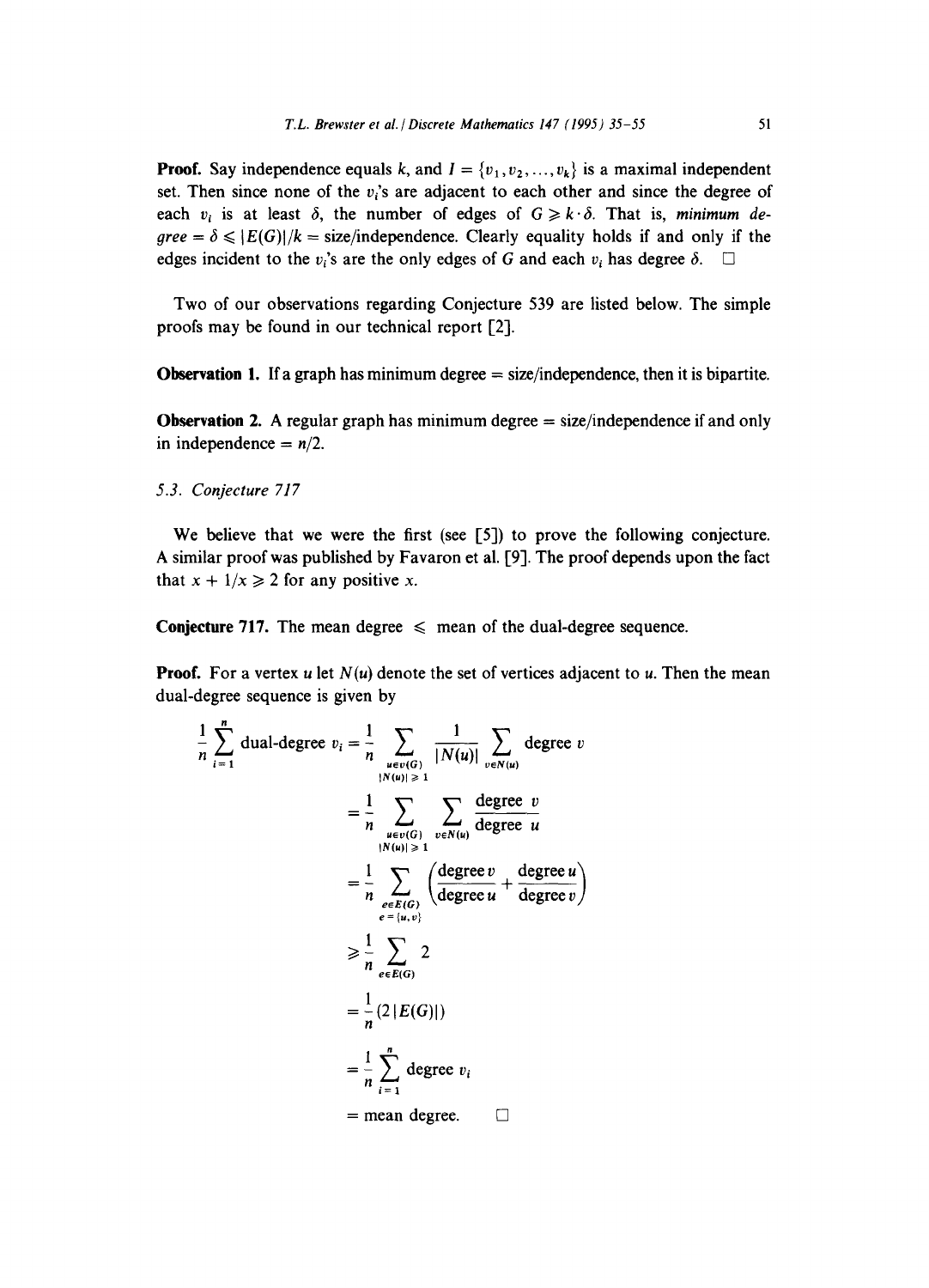# **Dedication**

This paper is dedicated to the memory of Tony Brewster who died suddenly on 8 September 1993. His death was a great tragedy and we will all miss his energy, dedication and love for mathematics.

# **Glossary**

**Adjacency matrix.** The usual  $n \times n$  matrix for a graph of order *n* where the *i*, jth entry is 1 if the graph contains the edge  $(i, j)$  and is 0 otherwise.

**Average of a matrix.** The average of the entries above the diagonal.

**Average of a vector.** The average of the components.

**Deficiency vector.** The vector whose ith component is the number of nonedges in the graph induced by the neighbors of vertex i.

**Degree sequence.** The vector whose *i*th component is the degree of vertex *i*.

**Depth.** The number of derived operations required on the degree sequence to obtain a vector of zeros.

**Derivative of a vector** *V*. The vector *V'* obtained from *V* by first sorting it in increasing order and then setting  $V'(i) = V(i + 1) - V(i)$ .

**Derived operation.** The following operation on a vector sorted in decreasing order: if p is the largest component then delete this first component and subtract 1 from the p following components.

**Distance** matrix. The usual distance matrix whose *i, jth* component is the number of edges in the shortest path from vertex  $i$  to vertex  $j$ .

Dual-degree sequence. The vector whose ith component is the mean of the degrees of the neighbors of vertex i.

**Eigenvalue(s).** Unless otherwise specified, the eigenvalue(s) of the adjacency matrix of the graph.

Even vector. The vector whose ith component is the number of vertices an even distance (including zero) from vertex i.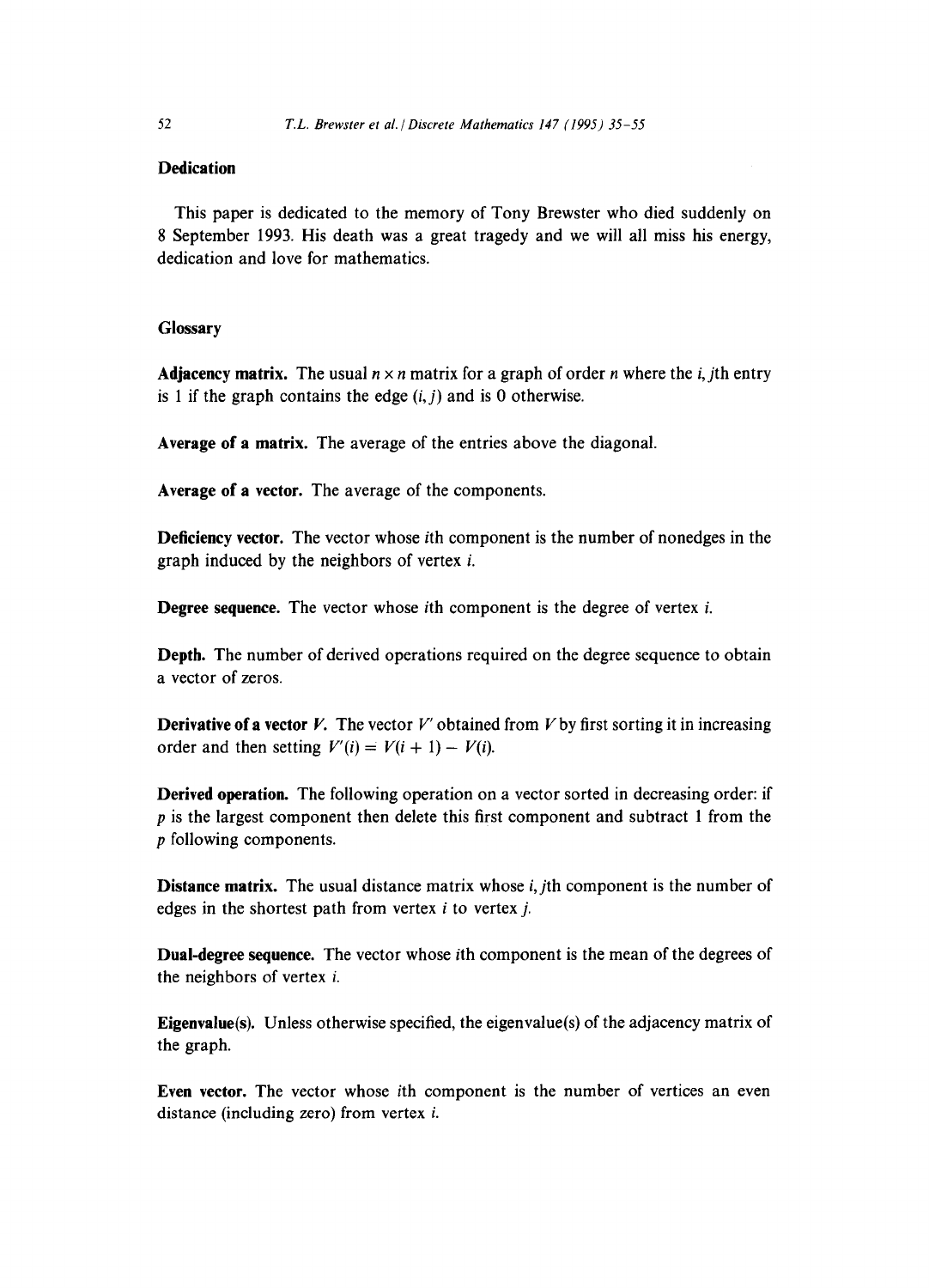Even regular. A graph in which each component of the even vector is the same.

Girth. The length of the smallest cycle of a graph; in the case of no cycles the girth is considered infinite.

Gravity matrix. The matrix (indexed by vertices of the graph) whose  $u$ ,  $v$ th entry is 0 if  $u=v$  or if there is no path joining u to v; otherwise it is  $(1/(n-1))$   $(\text{deg}(u) \cdot \text{deg}(v))/d(u, v)$ , where  $\text{deg}(v)$  denotes the degree of v and  $d(u, v)$  is the distance from  $u$  to  $v$ .

Geotropic plant. A graph in which independence equals the number of nonpositive eigenvalues.

Harmonic. The sum of the weights over all the edges, where the weight of an edge incident with vertices of degree p and degree q is taken to be  $2/(p + q)$ .

Heliotropic plant. A graph in which independence equals the number of nonnegative eigenvalues.

**Independence.** The size of the largest independent set, where an independent set is a set of vertices with no edges between any two vertices in the set.

**Inverse (of** a vector). The sum of the reciprocals of the nonzero components.

**Laplacian.** The matrix (indexed by the vertices of the graph) having the degree of vertex  $v$  on the corresponding entry of the diagonal, a negative one if the corresponding vertices are adjacent and a zero otherwise.

Length (of a vector). The square root of the sum of the squares of the components.

**Mean of** a vector. See average of a vector.

**Mean of** a matrix. See average of a matrix.

**Mid-degree sequence.** The vector obtained from the degree sequence by repeating the derived operation depth/2 (rounded up) many times.

**Mode (of** a vector). The component which occurs most often; in case of ties, take the smallest component.

n. See order.

Nonedge. A two-element independent set.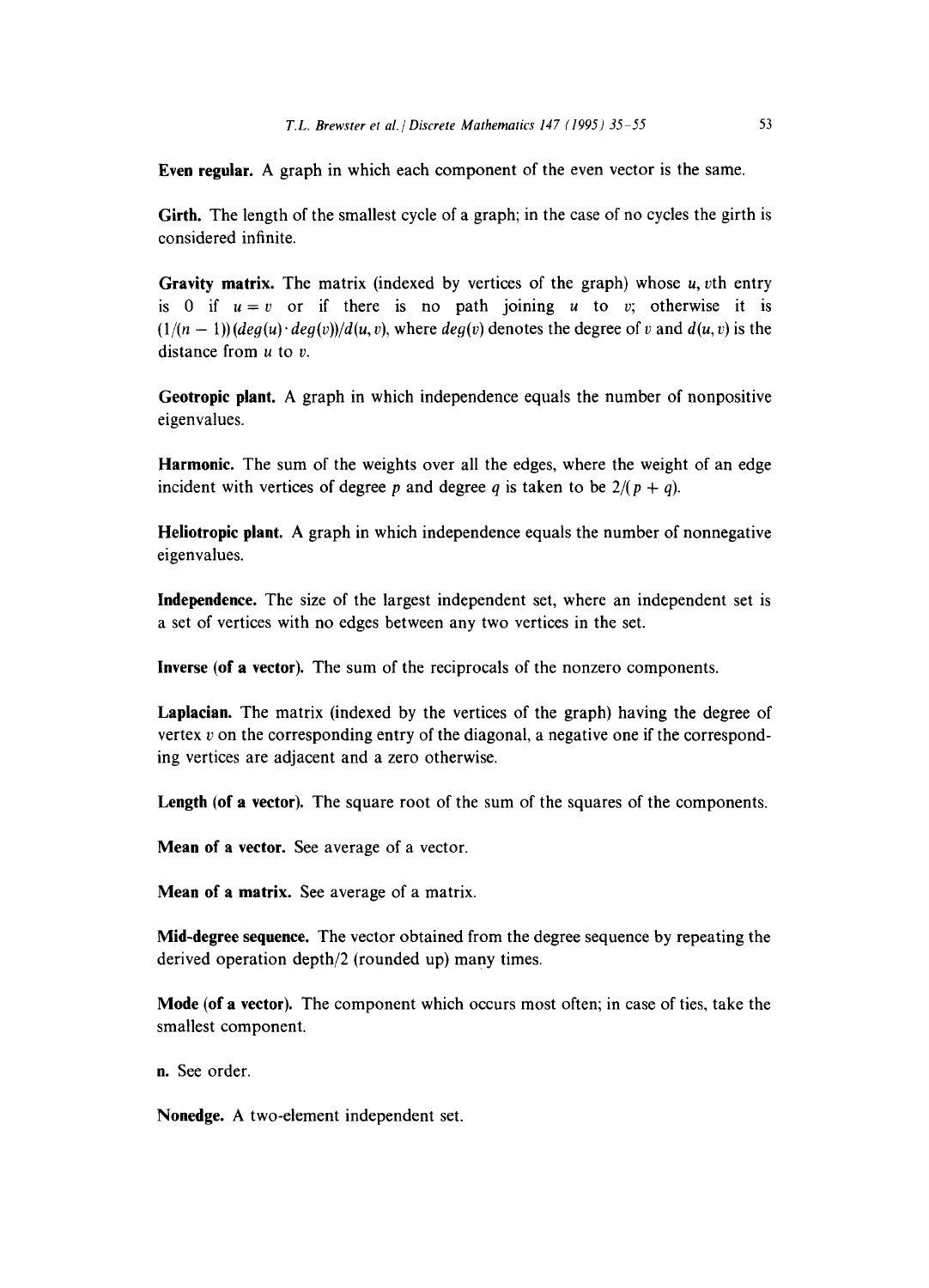**Odd** vector. The vector whose ith component is the number of vertices an odd distance from vertex i.

Order. The number of vertices of a graph.

Plant. A graph in which independence equals the minimum of the number of nonnegative and the number of nonpositive eigenvalues.

**Radius.** The minimum eccentricity of the vertices, where the eccentricity *e(v)* of vertex v in a connected graph G is max  $d(u, v)$  for all u in G. As usual  $d(u, v)$  is the distance from vertex  $u$  to vertex  $v$ .

**Range** (of a vector). The number of distinct components.

Rank. Unless otherwise specified, the rank of the adjacency matrix.

Regular. A graph in which each vertex has the same degree.

**1-residue** vector. The vector obtained by repeating the derived operation until all components are less than or equal to 1.

Scope (of a vector). The difference between the largest and the smallest components.

Separator. The difference between the largest and the second largest eigenvalue of the adjacency matrix.

Size. The number of edges of a graph.

Sum of a matrix. The sum of the entries above the diagonal.

Sum of a vector. The sum of the components.

**Temperature vector.** The vector whose ith component is  $d/(n - d)$ , where d is the degree of vertex  $i$  and  $n$  is the number of vertices of the graph.

**Transmission (of a matrix M).** The vector whose components are the sums of the rows of M.

#### **References**

[1] J.A. Bondy and U.S.R. Murty, Graph Theory with Applications (American Elsevier Publishing Co., New York, 1976).